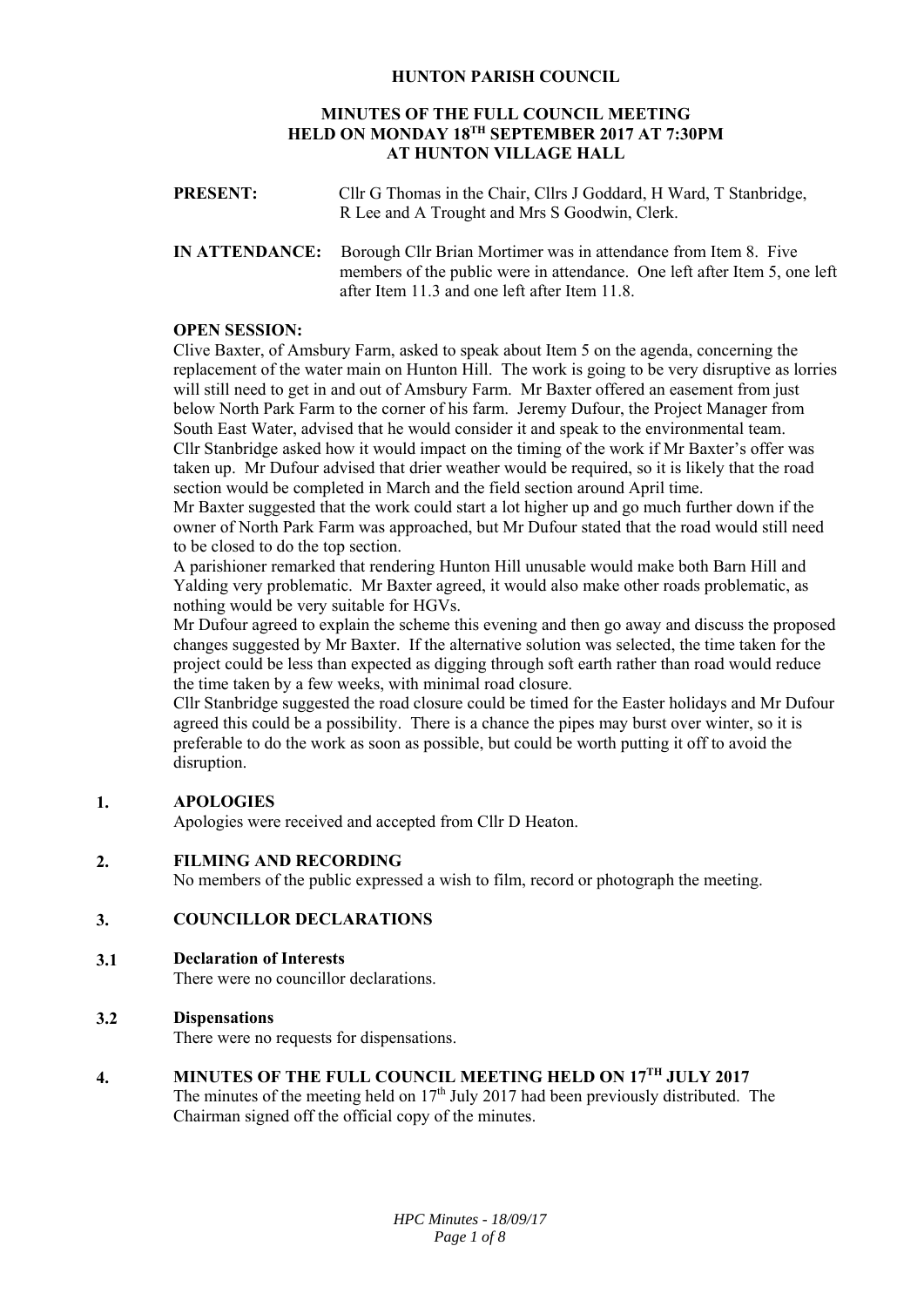# **5. JEREMY DUFOUR, PROJECT MANAGER, SOUTH EAST WATER**

Mr Dufour was welcomed to the meeting to provide details of the water main replacement on Hunton Hill.

South East Water will be laying 910m of new water main to replace the existing one, which has suffered from 14 bursts on it since 2010 and is coming to the end of its life. The section to be replaced on Hunton Hill is from the junction with Amsbury Road to the junction with East Street. The method of replacement will be pipe bursting, at a cost of £150,000 to South East Water.

The road will need to be closed, due to the width of the road, but if the option of using Mr Baxter's field is viable this will reduce the amount of disruption. The junction with East Street will need traffic lights. The road closure will allow access to homes and work places at all times. The scheme has been discussed with Fruition, Hunton Primary School and Yalding Primary School and will be discussed with KCC Highways and the bus company to determine the most preferable time for the road to be closed. Cllr Lee asked what the proposed diversion route will be. Mr Dufour provided a map to show the diversion as being along the B2163 and B2010. The road will be shut in sections, as work will be carried out on 150m segments at a time. Cllr Thomas remarked that the diversion down Vicarage Road could present an issue as it is effectively a single-track road much of the time due to residents parking on one side of the road. Cllr Lee added that a HGV would not be able to travel down along there unless the parked cars were cleared. Cllr Goddard queried whether a parking restriction could be placed outside Yalding Primary School, but Mr Dufour believed an official ban would not be possible as there are no double yellow lines on the road. Cllr Ward commented that the B1263 would also be problematic. Mr Dufour agreed to speak to KCC Highways about the diversion route as they dictate the route and South East Water manages it. If the field option is viable, the work could take as little as five weeks. Mr Baxter noted that there would be less HGVs at the end of April. Cllr Trought enquired about the contributing factors to the mains bursting as there had been 14 bursts since 2010. Mr Dufour answered: pressure on an older water main; poor ground conditions, the main not being as deep as it should be; and heavy vehicle movements. The existing main is made of cast iron, which is to be replaced by a flexible main which is pulled through the old main and cracks it open. There will be very little disruption to the water supply to residents, perhaps three hours, but efforts will be made to optimise the timing of it. Mr Dufour agreed to review the options and return to the next Parish Council meeting on  $20<sup>th</sup>$ November. Members thanked Mr Dufour for attending the meeting.

# **6. MATTERS ARISING FROM PREVIOUS MINUTES NOT INCLUDED IN THE AGENDA**

Item 11.1 – A response was submitted to the MBC Low Emissions Strategy consultation.

#### **7. POLICE & COMMUNITY WARDEN**

#### **7.1 Police**

Under a new policing model, the number of PCSOs has been reduced. PCSO Alan Hunter is now the single point of contact for the Parish Council, but PCSOs will no longer attend meetings. The following crime report has been provided: 18/07/17 – Theft-– East Street 05/08/17 – Attempted burglary – Lughorse Lane

19/08/17 – Burglary – East Street

Cllr Thomas asked that a mobile phone number is obtained for PCSO Alan Hunter.

ACTION: CLERK

#### **7.2 Community Warden**

Adam McKinley was unable to attend the meeting, but had provided the following report: I am working with Kent Police on local issues. The PCSO was introduced to Hunton Primary School and spoke with the school about speed of traffic and parking.

I will be in contact with Helen Ward and make sure I come to any future parish surgeries and Lunch groups as and when I can.

If there are any issues please contact me by email or phone.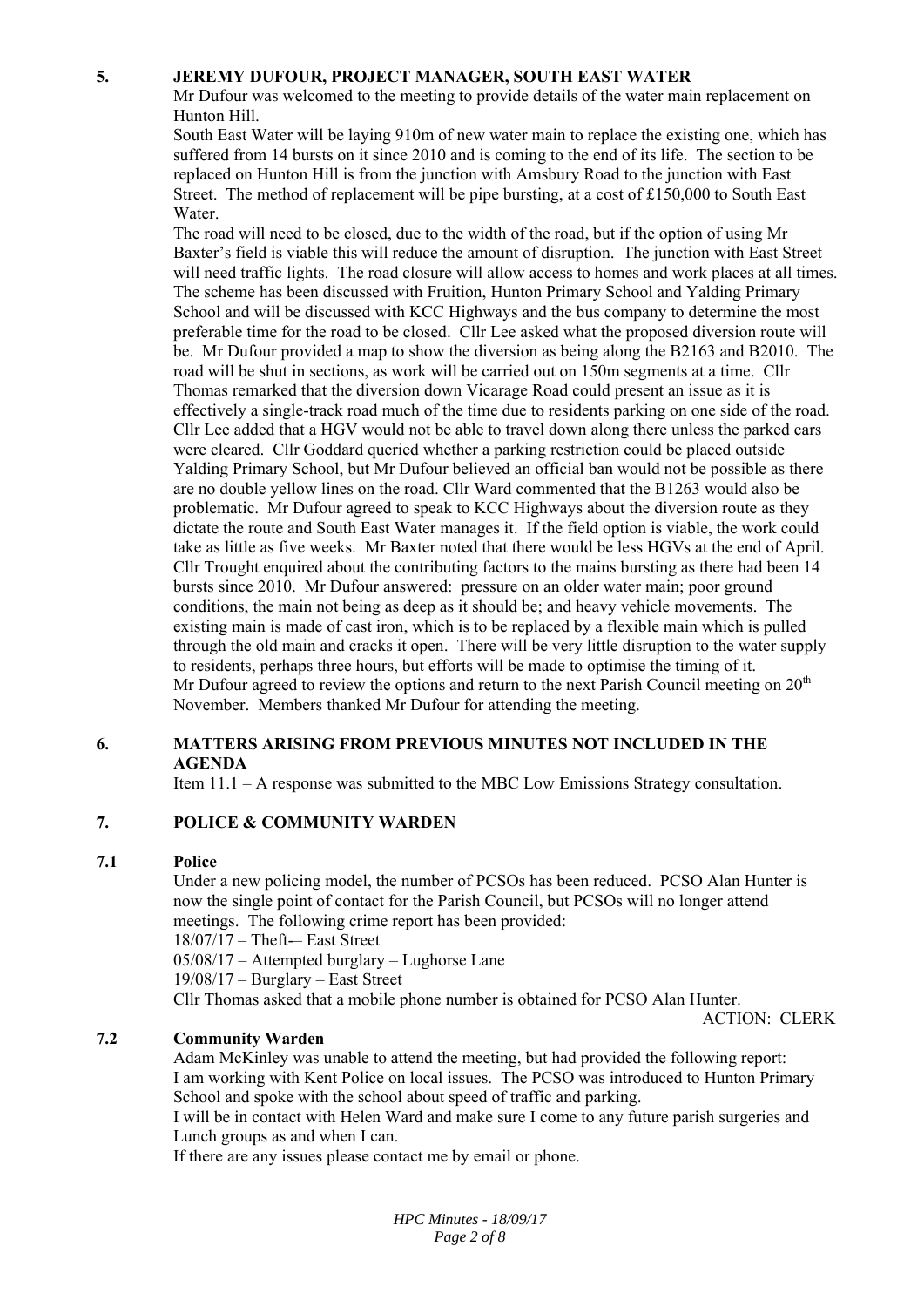# **7.3 Huntonwatch**

Steve Wyles has provided the following report on Huntonwatch:

It has been a difficult period for Huntonwatch as the computer system that the police use to keep local watches informed has been out of operation, meaning that we have received little or no details of local crimes, scams etc and we in turn have not been able to keep our Members informed. We believe that a new system is now in place and we are beginning to see information flow again. We are aware of two crimes in Hunton recently:

Firstly, some of the BBQ equipment used by the Friends of St Mary's was stolen after it had been used at the 'Musicals on the Green' event.

Secondly, a garage at the Grove Lane end of the village was broken into and a number of items have been stolen. Cllr Goddard informed Members that nothing was taken from the garage.

# **8. LOCAL COMMUNITY**

# **8.1 King George V Playing Field**

Simon Taylor, Chairman of the King George V Playing Committee, was unable to attend the meeting. The Clerk provided a report on the last meeting held on 13<sup>th</sup> September: The rabbits and moles will be controlled by Mr and Mrs Nabbs.

The MBC inspection reports do not highlight any health and safety issues.

A grant funding application has been submitted to KCPFA in the Parish Council's name and an application for an Awards for All grant is nearly complete, both for a new nest swing and resurfacing under the multiplay equipment.

There is £7,174 remaining in funds.

Robert Cox has completed several jobs, including: removal of branches overhanging the Bowls Club; clearance of mud from the culvert; trimming the hedge along the Hunton Engineering driveway; and strimming the perimeter of the recreation ground.

There is still no one attending Committee meetings from the Football Club.

Work the Committee intends to do includes: painting the play equipment; replacing the fencing between the car park and play area; back-filling the holes in the car park; installing fencing on the West Street side; and bracing the posts holding the safety netting near the Bowls Club.

#### **8.2 Hunton Village Hall Committee**

Cllr Trought, Chair of the Hunton Village Hall Committee, did not have anything to report.

### **8.3 Hunton Primary School**

Cllr Through had attended a meeting with the Head Teacher, Stewart Murdoch. The discussion covered parking and re-establishing dialogue between the school and the community which Mr Stewart is very open to. The parking issue is difficult as many people at the school travel from some distance away. A further meeting will be held to discuss the parking issue as well as other issues, such as the school being involved in the Christmas Fair. Walk to School Week will take place in May 2018, so the school will be encouraged to use the permissive footpath from the Village Hall. The footpath will also be in a better condition at that time of year.

Cllr Thomas noted that the parking outside the school has been an issue for over 20 years. Cllr Trought agreed that the situation is worse now as the school has a larger roll, thereby increasing the number of cars. Cllr Ward suggested the possibility of staggering pick up times to ease parking, which Cllr Trought agreed to discuss at her next meeting with Mr Murdoch.

#### **8.4 Tree & Pond Warden**

The Tree & Pond Warden, Mike Summersgill, was unable to attend the meeting, but had provided the following report:

Nothing to report on Ponds.

A couple of enquiries have been received from parishioners about dying Oak and Ash trees fronting/shedding along Lughorse Lane, and who is responsible for them. I have established they would probably be Highways responsibility and parishioners can report the problem via the KCC Highways website.

I am dealing with an enquiry about uncultivated Cobnuts and the condition of a 'platt' up on Hunton Hill, gathering information from the Kent Cobnut Association about historical use, but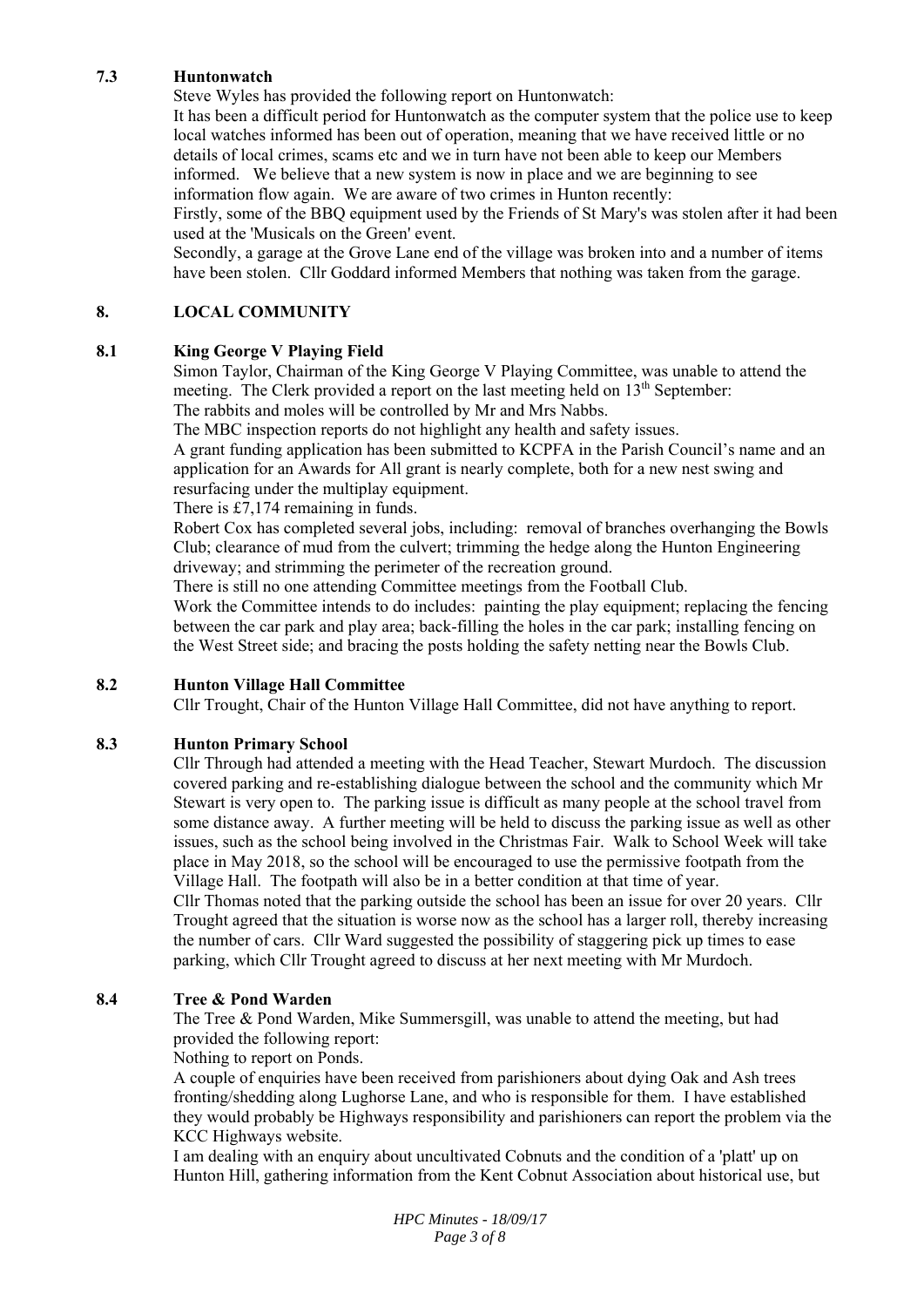have noticed that it may be over our Parish boundary (although the enquirer is in the Parish). I have attended a meeting of Tree Wardens (in West Malling), and heard about The Ash Project, about which we shall probably hear a lot more in 2018 - a two-year Heritage Lottery & Arts Council funded project to publicise the tree's place and legacy in Kent/society, and help with Ash Die-back (Chalara), which is devastating trees all over the UK now after sweeping through Kent in 2014/15.

Tantons Tree Surgeons have been instructed to carry out the remedial work on the Turkey Oak tree on the recreation ground as agreed by the Parish Council. It is scheduled for Thursday 28th September.

# **8.5 Hunton Village Club**

Cllr Trought reported that the Committee is still struggling to find a Chairman since Phil Nichols announced he wished to stand down. The Committee is trying to share the Chairman's work, but constitutionally the Village Club must have a Chairman. There is a commercial component to the Club and the Chairman's role is very hands on.

The Beer Festival is being held on 23<sup>rd</sup> September, which will incorporate a Pop-up Shop. Women's Institute, beer and music to fund raise for the Club.

The improvements to the rear room used for community events will continue. The community events and darts are keeping the Club going.

# **9. TRAFFIC AND ROAD SAFETY WORKING PARTY**

# **9.1 Update**

Cllr Ward reported that the first meeting of the Traffic and Road Safety Working Party (TRSWP) was held on  $7<sup>th</sup>$  September. Four main areas of concern were identified:

- HGVs
- Speeding
- Parking
- Increase in accidents generally

Actions so far are focussed on information gathering to identify the 'hot spots' in the village and determine how improvements can be made, establish whether transport companies are allowing HGVs to travel into the village and clarification of how weight restrictions actually work. The Parish Council should also be consulted by KCC Highways on diversions for planned road closures. Cllr Goddard was doubtful that any companies had exemption permits. Cllr Trought is going to speak with the school about the parking problems.

Fruition will be contacted to discuss improvement of signage for lorries from the top of Hunton Hill as agency drivers do not know where they are going. Mr Baxter confirmed that he has spoken to Fruition about signage and suggested the TRSWP speak to Tim Abrahams at Fruition to determine how transport companies are instructed to get to Fruition.

Cllr Goddard has enquired with KCC Highways about installing signs at the top and bottom of Hunton Hill. KCC will not produce the signs, they would have to be produced privately and located on private land. Clive Baxter stated that 80% of the Wares Farm traffic will be foreign and although there are foreign language signs at the bottom of Linton Hill, more could be installed.

Cllr Ward reported that the TRSWP is also investigating how to obtain contributions from s106 agreements for road safety issues. Cllr Thomas advised that a Monitoring Committee is being set up for the Wares Farm development which is involved in s106 and s278 agreements. The Parish Council has been offered a place on the Committee and Cllr Thomas will attend the first meeting in October. Borough Cllr Mortimer advised that the first turf is being cut on  $28<sup>th</sup>$ September, but he had told David Hicken of DHA Planning that the agreements need to be in place before work can commence. The Parish Council has also written to KCC Highways to ask that all the planning conditions relating to changes to the highways are done before work commences. Cllr Mortimer advised that MBC can only insist on the changes to Linton crossroads being done as it comes under a s278 agreement.

Cllr Trought reported that she and Cllr Ward had attended MBC Planning training the previous week.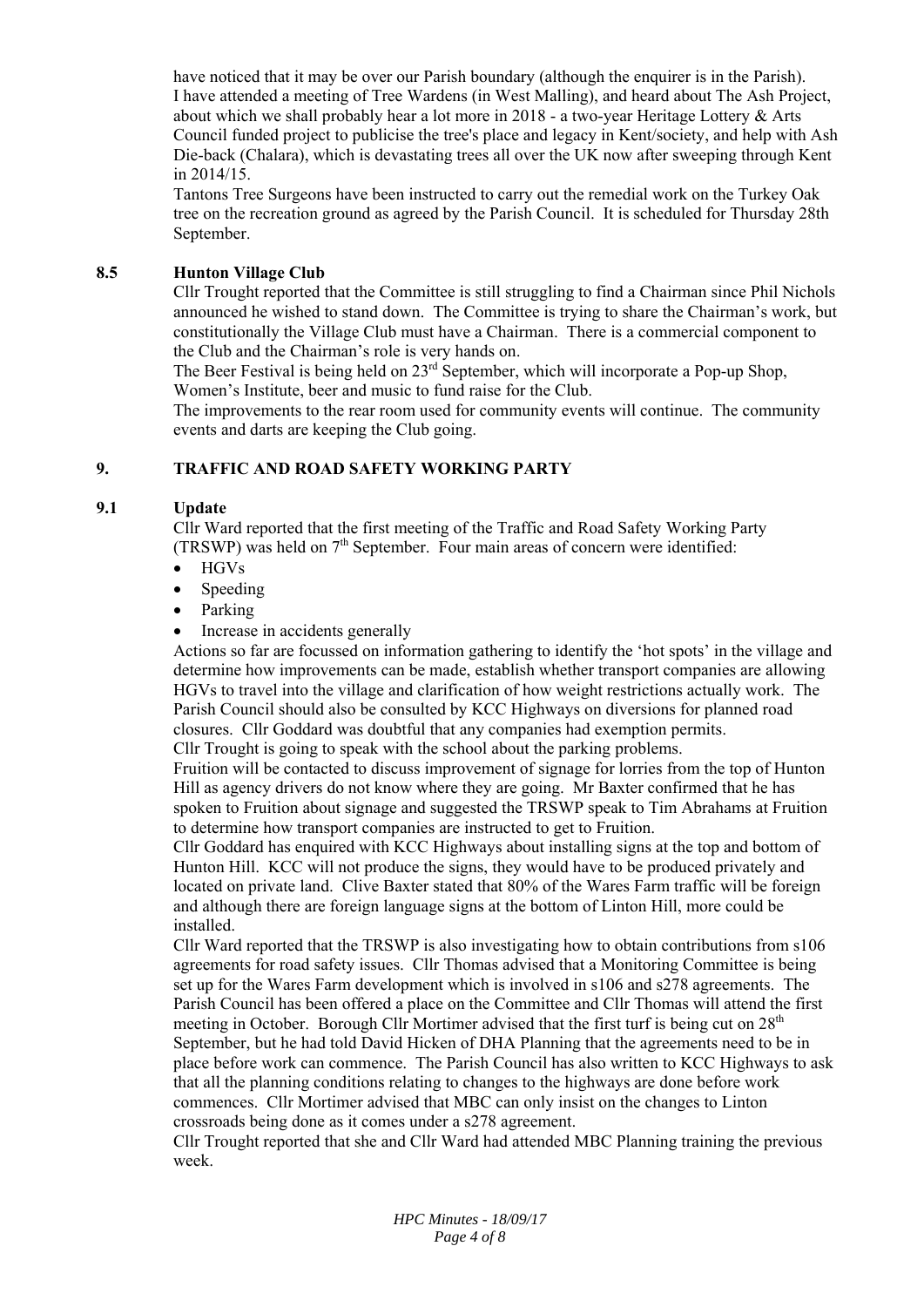# **9.2 Terms of Reference**

The Terms of Reference for the TRSWP had been circulated to Members previously. A change had been made to section 2.2 to state that at least one member of the TRSWP must be a member of the public for a meeting to be quorate. Members **Agreed** the Terms of Reference.

# **10. COUNTY & BOROUGH COUNCILLORS**

### **10.1 County Councillor**

County Cllr Stockell was unable to attend the meeting.

# **10.2 Borough Councillors**

Borough Cllr Mortimer gave apologies for Borough Cllrs Fermor and Webb.

Cllr Mortimer reported that a  $2^x \times 2^y$  stone is to be erected in Hunton, in commemoration of Victoria Cross winner Arthur Borton, who was born at Cheveney. It will be placed at the school near the new classroom. A stone mason from East Farleigh has also offered to re-engrave his gravestone in Hunton churchyard free of charge.

A plaque will also be provided to identify the location of Hunton Airfield, used in WW2. Cllr Thomas has spoken to Geraldine Brown and Angela Gent from Yalding Parish Council about it as the airfield is actually in Yalding. A resident who owns a barn containing military vehicles in the area is happy for the plaque to be located there.

Cllr Mortimer has emailed two people in Picardy regarding a visit and is waiting to hear back. Picardy has a new mayor.

A MBC Full Council meeting will take place on  $27<sup>th</sup>$  September, which includes the adoption of the Local Plan on the agenda. Helen Whately MP has asked for it to be called in. If the Plan is not adopted, the government could insist that MBC uses new rules to calculate the housing numbers, which could increase from 18,600 to 22,500. Cllr Thomas noted that Junction 8 of the M20 is the key issue, the matter on which Helen Whately has written at length.

A parishioner asked about the infrastructure, with so many houses being built. Cllr Mortimer advised that when a housing estate is built, improvements to the infrastructure must come from the developer, but the houses have to be sold first. The government does not have the money for infrastructure. Only s278 agreements require the work to be done prior to building work commencing.

# **11. PARISH COUNCILLORS**

# **11.1 Liaison with External Bodies**

Cllr Thomas had nothing to report other than that he still meets regularly with the Chairmen of other parish councils to discuss planning issues.

# **11.2 Footpaths and Ditches**

Clive Baxter informed Members that, on the footpath on Hunton Hill, the last step at the bottom has not been repaired by KCC and a metal angle iron is protruding even worse than previously. Nothing is going to happen as both KCC PROW and KCC Highways have said it is the other's responsibility, so Mr Baxter has painted it yellow. Cllr Thomas would like to see a barrier there, but PROW have said they cannot do anything.

# **11.3 Highways**

Cllr Goddard reported that approval has been given for the 7.5T weight restriction sign to be moved to the exit of Amsbury Farm. Susan Laporte of KCC Highways is to provide a price for the move, likely to be around £300.

A request has been made using the KCC portal for 'unsuitable for HGV' signs, to be situated outside Amsbury Farm and the other end of East Street, near Green Lane.

Cllr Goddard is waiting for a price from KCC Highways to install kerbing (rather than a dished channel) outside the school.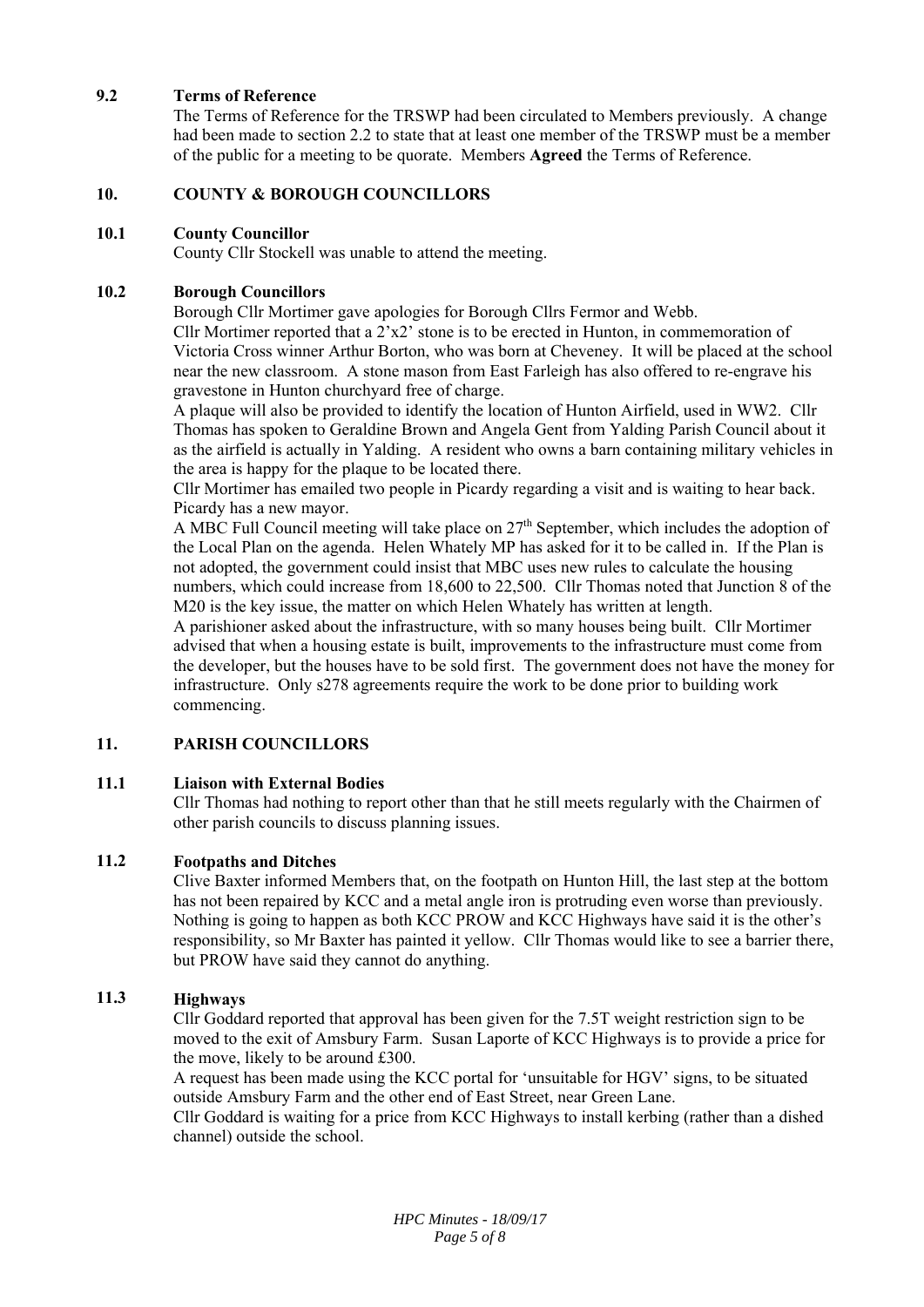# **11.4 Speedwatch**

Cllr Ward reported that there had been no Speedwatch activity.

### **11.5 Hunton Parish Plan/Neighbourhood Plan**

Cllr Trought did not have anything to report.

# **11.6 Communication & Events**

Cllr Ward reported that the Pop-up shop, combined with Parish Council surgery, had resulted in the recruitment of a couple of people for the Traffic and Road Safety Working Party. Members agreed that a set number of Parish Council surgeries should take place during the year, perhaps four, attached to other events.

Other events which have taken place are:

- Train Day at the end of July
- Musicals on the Green at the end of August
- Walk and Lunch at the beginning of September

Forthcoming events are:

- Beer Festival (23rd September)
- East v West Street Cricket Match (24<sup>th</sup> September)
- The Runaways  $(30<sup>th</sup> September)$
- Harvest Supper (1<sup>st</sup> October)
- WI Open Talk "Our Man in Hamburg"  $(17<sup>th</sup> October)$
- $\bullet$  Walk and Lunch (21<sup>st</sup> October)
- Lunches (six Thursdays starting 26<sup>th</sup> October)
- Quiz Night at the Club (28<sup>th</sup> October)

Cllr Trought advised that there is a Latin Evening at the Village Hall in November and the Christmas Fair will go ahead in December as members of the Fete Committee have made themselves available.

# **11.7 Planning Issues and Consultations**

Cllr Thomas reported that the planning application for five houses on George Street has been refused by MBC. The Parish Council has written in to the Planning Inspector on the appeal, stating that the Parish Council does not want the site used for employment purposes, but also that fewer houses should be built and further away from Hunton Place.

There appear to be more caravans on The Chances site than planning permission allows. MBC Planning Enforcement is understaffed so is unlikely to enforce.

#### **11.8 Utilities**

Cllr Stanbridge has made an offer to South East Water to use the Hunton Facebook page to detail arrangements for the Hunton Hill water main replacement and has also offered to help communicate with KCC Highways.

# **12. OTHER PARISH MATTERS**

# **12.1 Flooding**

Cllr Thomas and Cllr Heaton had attended a meeting, together with Collier Street and Yalding, to discuss which roads flood in the parishes. KCC want to transfer responsibility for putting road signs out when flooding occurs to the parish councils and will provide legal powers to allow them to do so. KCC will provide a container to the parish, containing signs, torches, sand bags, gloves and shovels. A decision will need to be made as to where to locate it, probably near the Village Hall. The container will be locked, using a key pad for access. A decision will need to be made as to who has the code as Hunton does not have any flood wardens. Members considered the need for a 4-wheel drive, the positioning of signs and who would make the call to put the signs out. Cllr Thomas acknowledged that there are lots of issues associated with the transfer of this power to the parish. Susan Laporte of KCC Highways, will be doing a tour of the village on 28<sup>th</sup> September, all Members are welcome to attend.

Cllr Thomas and Cllr Heaton attend the Joint Parishes Flood Group. Still nothing is being done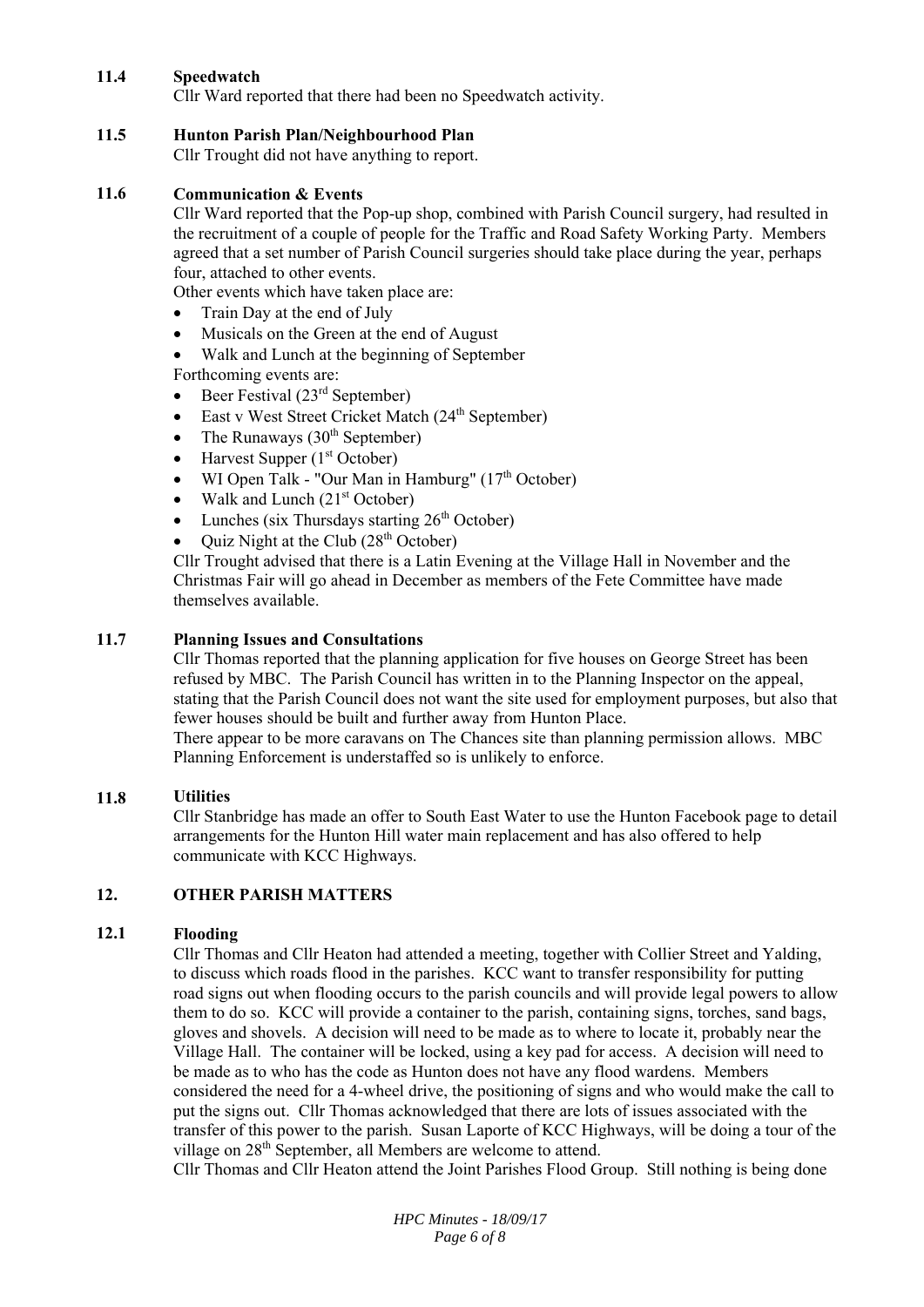about flooding, despite all the different bodies involved in talking about it. The only action has been the Environment Agency writing to those who could be flooded. There has been some talk of a Teise flood barrier. It is concerning that so little is being done.

The National Farmers Union has said they want more organic material in the soil to stop run-off, but it is unsure how are they communicating with farmers.

### **12.2 Plunkett Foundation Call to Action**

Members considered village assets which could be registered as community assets, which gives the community a six month period to put in an offer if the asset comes up for sale. Assets considered were the Village Club, the field above the playing field and the field near Bensted Close.

# **12.3 Clerk's Report**

The Clerk advised that she had found some information on the Bensted Close street light to assist in its repair.

# **13. CONSULTATIONS**

# **13.1 KCC Local Flood Risk Management Strategy Consultation**

Kent County Council is seeking views on its draft Local Flood Risk Management Strategy which sets out how local flood risks will be managed in the county by the authorities involved. Members **Agreed** that a response would not be submitted.

#### **13.2 South East Water Draft Drought Plan 2017 Consultation**

South East Water has published its draft drought plan for the period 2018 to 2023 which sets out the steps it would take during periods of low rainfall to ensure it can deliver a reliable water supply for the essential needs of drinking, washing, cooking and cleaning. The Plan details what actions would be taken to conserve water and secure customers' supplies, while balancing the needs of the environment. This plan is a statutory requirement and is revised every five years. Cllr Stanbride **Agreed** to submit a response. ACTION: CLLR STANBRIDGE

#### **13.3 Kent Police & Crime Commissioner's Annual Policing Survey**

The Kent Police & Crime Commissioner is seeking views on what Kent Police's priorities should be.

Members **Agreed** to submit the response drafted by Cllr Stanbridge, but could also submit individual responses if they wished. ACTION: CLERK

### **13.4 MBC Council Tax Reduction Scheme & Introduction of Universal Credit Consultation**

Universal Credit is being introduced in Maidstone from August 2018. In advance of the introduction of Universal Credit there are several options MBC is considering in relation to the administration of the Council Tax Reduction Scheme.

Members **Agreed** that the response drafted by the Clerk should be submitted.

ACTION: CLERK

**14. FINANCE** 

# **14.1 Budget Monitoring Report**

The Budget Monitoring Report to 31st August 2017 was **Noted**. Members **Agreed** that KCC or an alternative contractor should be contacted about the faulty street light on Bensted Close. ACTION: CLERK

**14.2 Income Received** 

Members **Noted** the following income received since the last meeting:

| $MBC - Parish$ Services Scheme grant (first half)         | £917.50 |
|-----------------------------------------------------------|---------|
| Mr & Mrs Luck – Income held on behalf of St Mary's Church | £32.50  |
| Hunton Village Hall Committee – FIT receipts              | £534.78 |